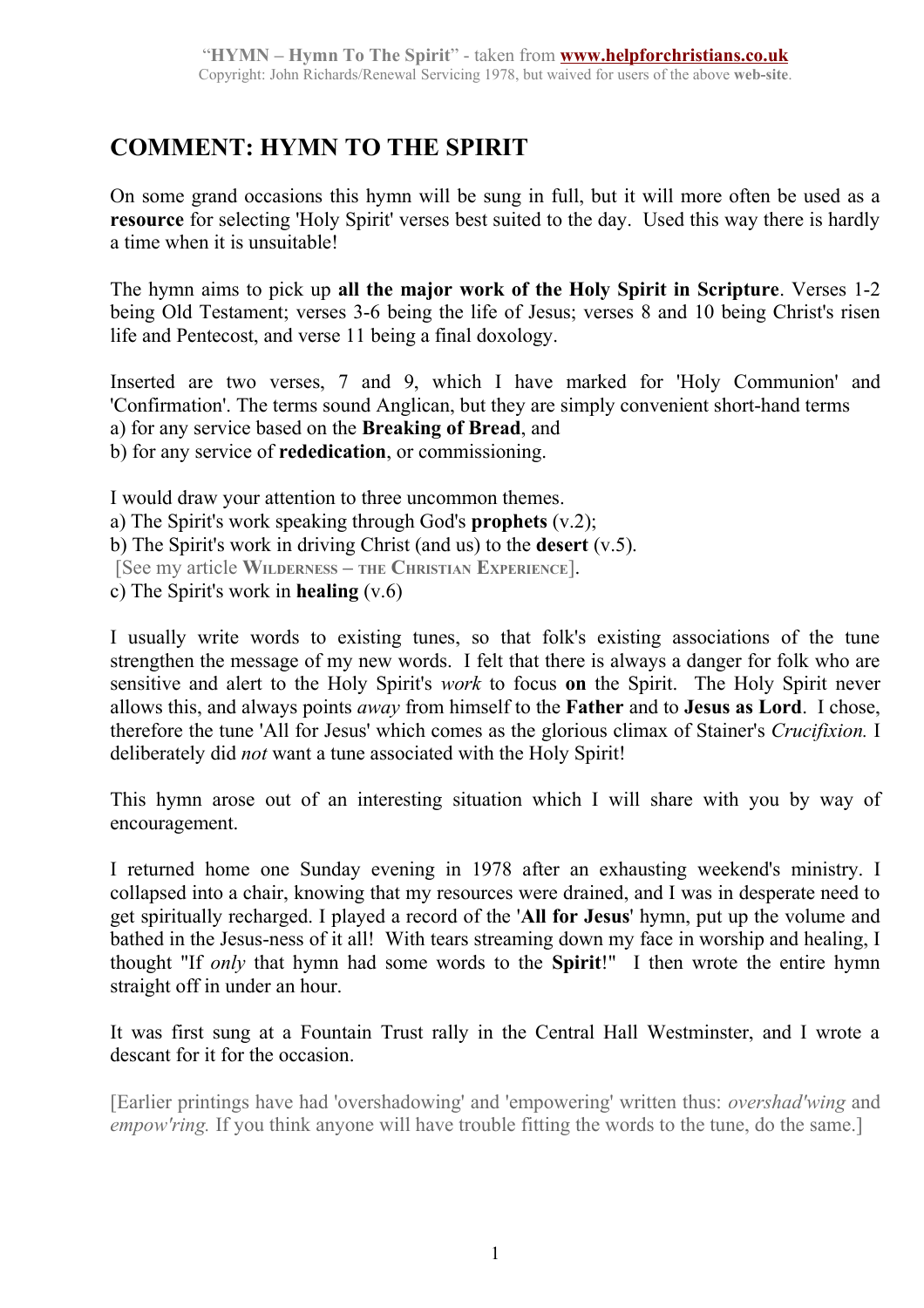# **HYMN TO THE SPIRIT**

**Suggested Tune: 'All for Jesus' (J. Stainer) 8.7.8.7.**

#### **1.**

**Spirit, working in creation, bringing order out of strife; come around God's gathered people, giving harmony and life.**

## **2.**

**Spirit, speaking through the prophets, so the voice of God was heard; come, inspire, alert your people to today's prophetic word.**

**3.**

**Spirit, overshadowing Mary as the Christ-child in her grew; come, so that the Christ within us may today be born anew.**

### **4.**

**Spirit, coming from the Father as a dove upon our Lord; come upon your favoured people, may your blessings be outpoured.**

## **5.**

**Spirit, driving to the desert even God's Anointed One; come to us in trial and testing, that God's will in us be done.**

### **6.**

**Spirit, bringing freedom, blessing, help to poor, and health to lame; come, anoint us, that such wonders may be done in Jesus' Name.**

**7.** (*Additional verse for Holy Communion*) **Spirit, taking, breaking, making bread and wine our heavenly food; come, and take us, break us, make us, live Christ's life in us renewed.**